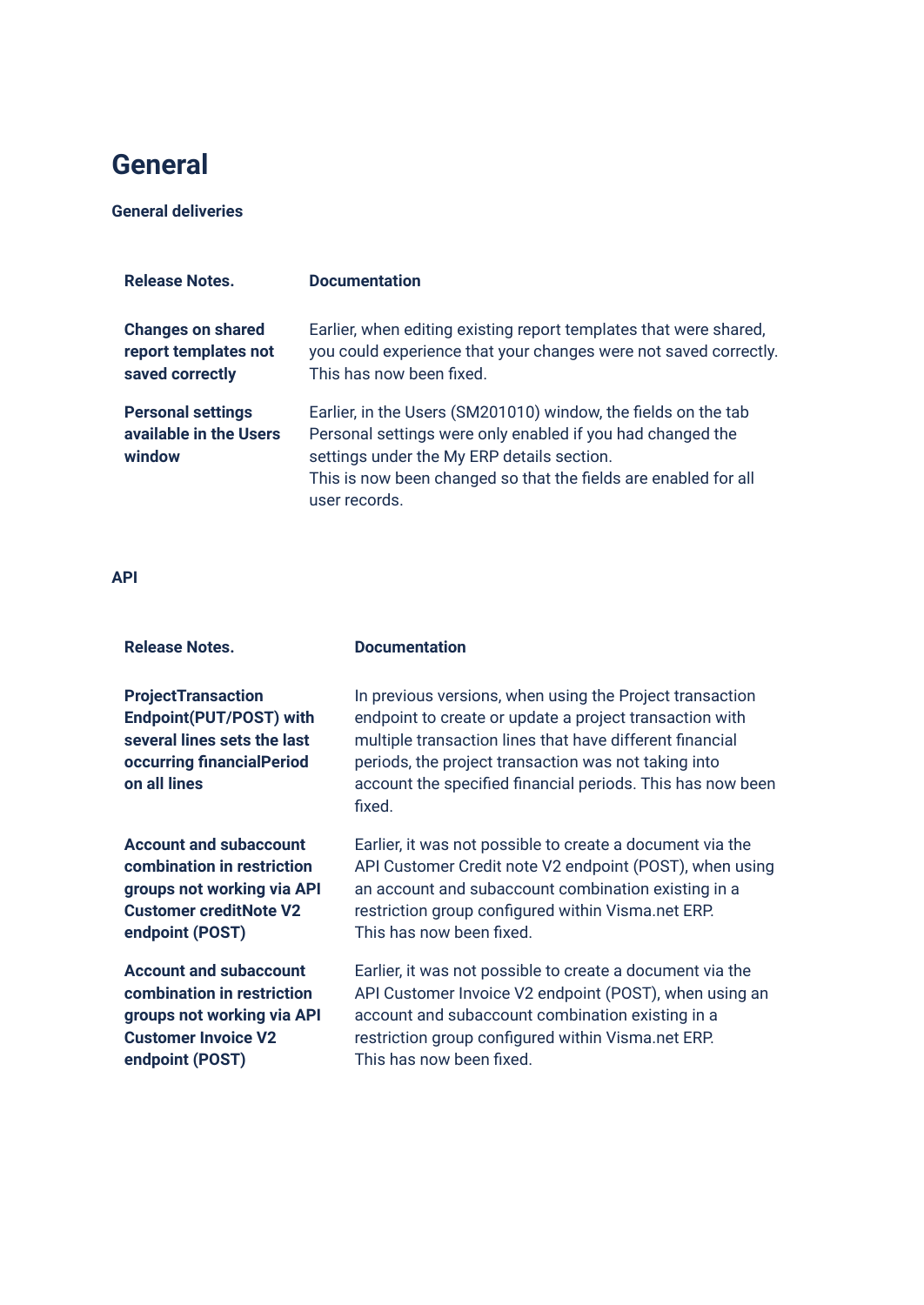**Due dates for breaking changes**

| <b>Release Notes.</b>                                                                                  | <b>Documentation</b>                                                                                                                                                                                                                                                                | <b>Due</b> |         |
|--------------------------------------------------------------------------------------------------------|-------------------------------------------------------------------------------------------------------------------------------------------------------------------------------------------------------------------------------------------------------------------------------------|------------|---------|
| <b>Breaking change on</b><br><b>Inventory endpoint</b><br>for GET operation -<br>better error handling | In the current solution, if you try to filter on an<br>attribute on inventory which does not exits, you get<br>an empty JSON response.<br>So, if you have misspelled or are trying to filter on an<br>attribute that does not exist, you will not get any<br>indication about this. | 2022       | May 17, |
|                                                                                                        | From version 8.97, the system will return 400 Bad<br>Request for this operation, and gives an error<br>message that the value you are trying to filter on<br>does not exist.<br>Example:<br>{"message":"Attribute 'ACTIVE' not found"}                                              |            |         |
|                                                                                                        |                                                                                                                                                                                                                                                                                     |            |         |

**May 17, 2022**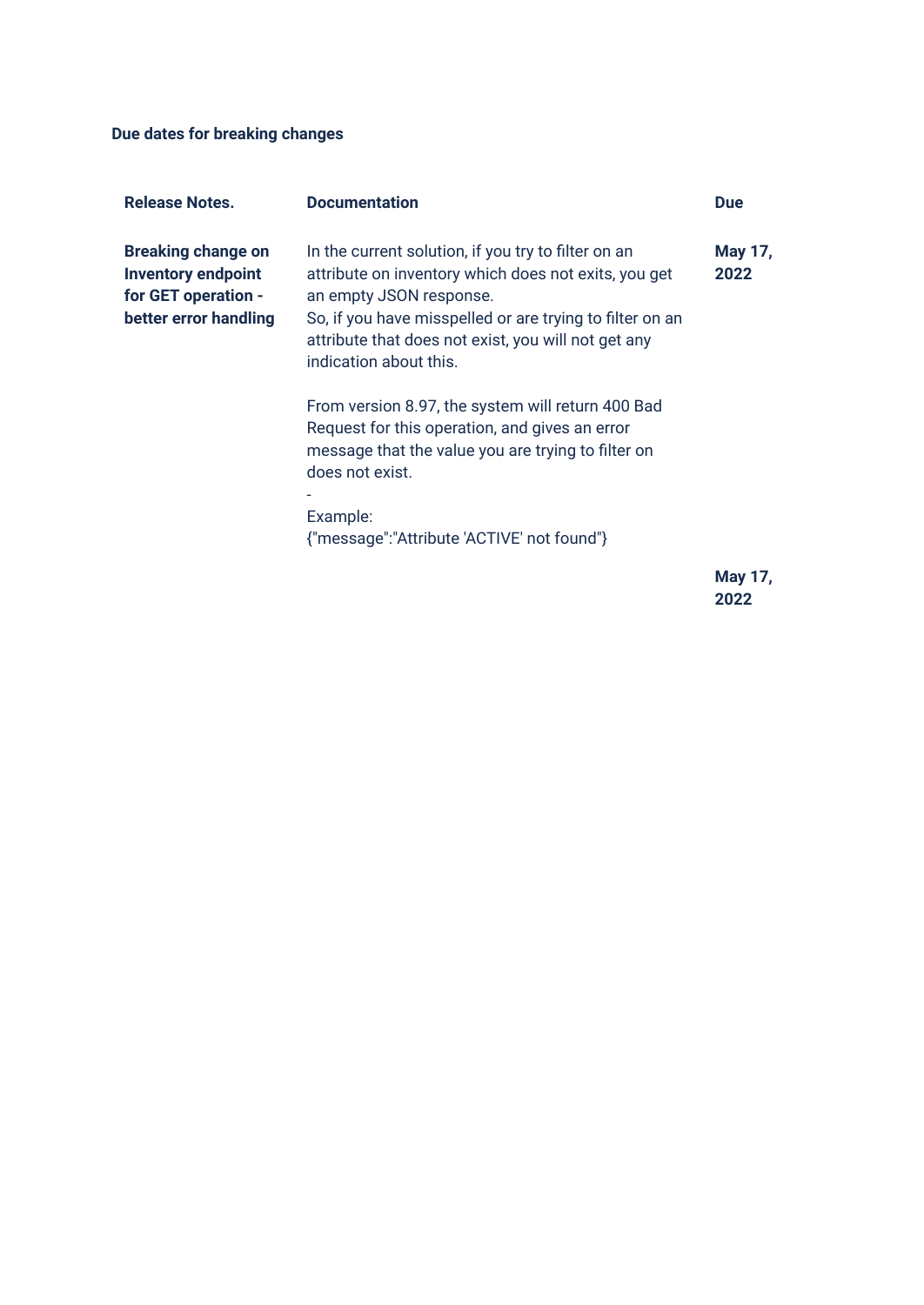| <b>Planned removal of</b><br><b>Sales Order API</b><br>endpoints | A number of Sales Order API endpoints will be<br>removed as a part of the transition to the next<br>generation ERP.                                                                                                            | Jun 01,<br>2023 |
|------------------------------------------------------------------|--------------------------------------------------------------------------------------------------------------------------------------------------------------------------------------------------------------------------------|-----------------|
|                                                                  | The following API endpoints will be removed:<br>GET /controller/api/v1/salesorder/{orderNbr}<br><b>GET</b>                                                                                                                     |                 |
|                                                                  | /controller/api/v1/salesorder/{orderType}/{orderNbr<br>}                                                                                                                                                                       |                 |
|                                                                  | <b>GET</b><br>/controller/api/v1/salesorder/{orderType}/{orderNbr<br>}/rotrut                                                                                                                                                  |                 |
|                                                                  | GET /controller/api/v1/salesorder<br><b>GET</b>                                                                                                                                                                                |                 |
|                                                                  | /controller/api/v1/salesorder/{orderType}/{orderNbr<br>}/commissions                                                                                                                                                           |                 |
|                                                                  | POST /controller/api/v1/salesorder<br><b>POST</b>                                                                                                                                                                              |                 |
|                                                                  | /controller/api/v1/salesorder/{saleOrderNumber}/ac<br>tion/cancelSalesOrder<br><b>POST</b>                                                                                                                                     |                 |
|                                                                  | /controller/api/v1/salesorder/{salesOrderNumber}/a<br>ction/reopenSalesOrder                                                                                                                                                   |                 |
|                                                                  | PUT /controller/api/v1/salesorder/{orderNbr}<br>GET /controller/api/v1/salesorderbasic/{orderNbr}<br><b>GET</b>                                                                                                                |                 |
|                                                                  | /controller/api/v1/salesorderbasic/{orderType}/{ord<br>erNbr}                                                                                                                                                                  |                 |
|                                                                  | GET /controller/api/v1/salesorderbasic<br>POST /controller/api/v1/salesorderbasic                                                                                                                                              |                 |
|                                                                  | PUT /controller/api/v1/salesorderbasic/{orderNbr}<br>POST/controller/api/v2/salesorderbasic<br>POST /controller/api/v2/salesorder                                                                                              |                 |
|                                                                  | <b>POST</b><br>/controller/api/v2/salesorder/{saleOrderNumber}/ac<br>tion/cancelSalesOrder                                                                                                                                     |                 |
|                                                                  | <b>POST</b><br>/controller/api/v2/salesorder/{salesOrderNumber}/a<br>ction/reopenSalesOrder                                                                                                                                    |                 |
|                                                                  | All functionality currently missing in the new Sales<br>Order Service API will be added before these<br>endpoints are removed. The list of affected<br>endpoints will also be extended, so pay attention to<br>future updates. |                 |

For more information on how to use the Visma.net ERP Sales Order Service, please visit: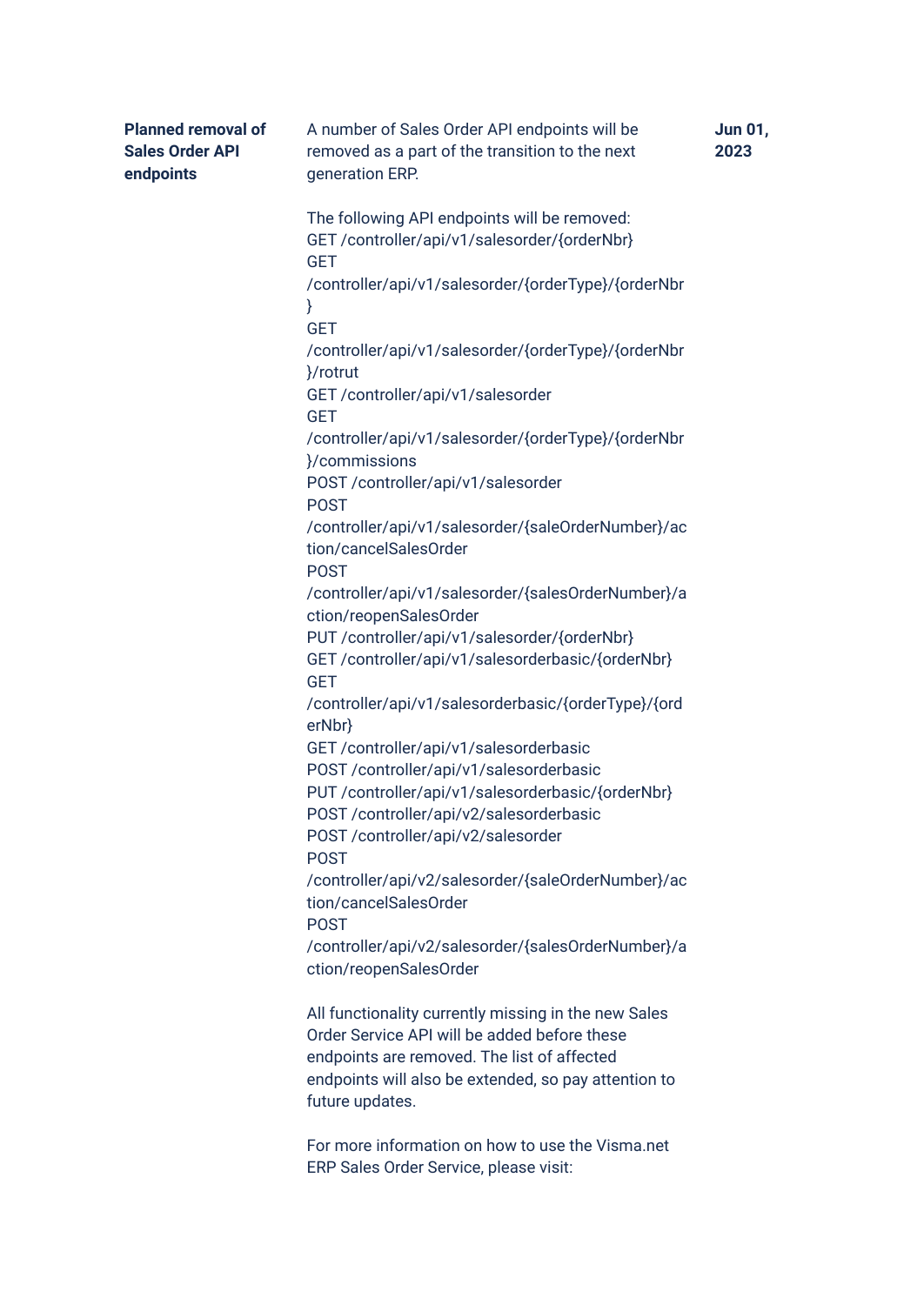|                                                                                  | https://community.visma.com/t5/News-in-Developer<br>s-Visma-net/Getting-started-with-the-first-neXtGen-s<br>ervice-Visma-net-ERP/ba-p/401436                                                                                                                                                                                                                                                                                                                    |                        |
|----------------------------------------------------------------------------------|-----------------------------------------------------------------------------------------------------------------------------------------------------------------------------------------------------------------------------------------------------------------------------------------------------------------------------------------------------------------------------------------------------------------------------------------------------------------|------------------------|
|                                                                                  | Swagger for Visma.net.ERP.SalesOrder.API<br>https://salesorder.visma.net/swagger/index.html                                                                                                                                                                                                                                                                                                                                                                     |                        |
| <b>Breaking change on</b><br><b>Project endpoint for</b><br><b>GET</b> operation | Paging will be enforced on Project endpoint.<br>The ISV must start implementing paging on this<br>endpoint as soon as possible. The default page size<br>is planned to be set to 500.<br>If you do not specify a page size, you will get 500<br>records, and if you try to specify a higher number,<br>you will only get 500 records.<br>Example: If you do a GET ALL on Project, without<br>specifying any paging, you will get the first 500<br>records only. | <b>May 01,</b><br>2022 |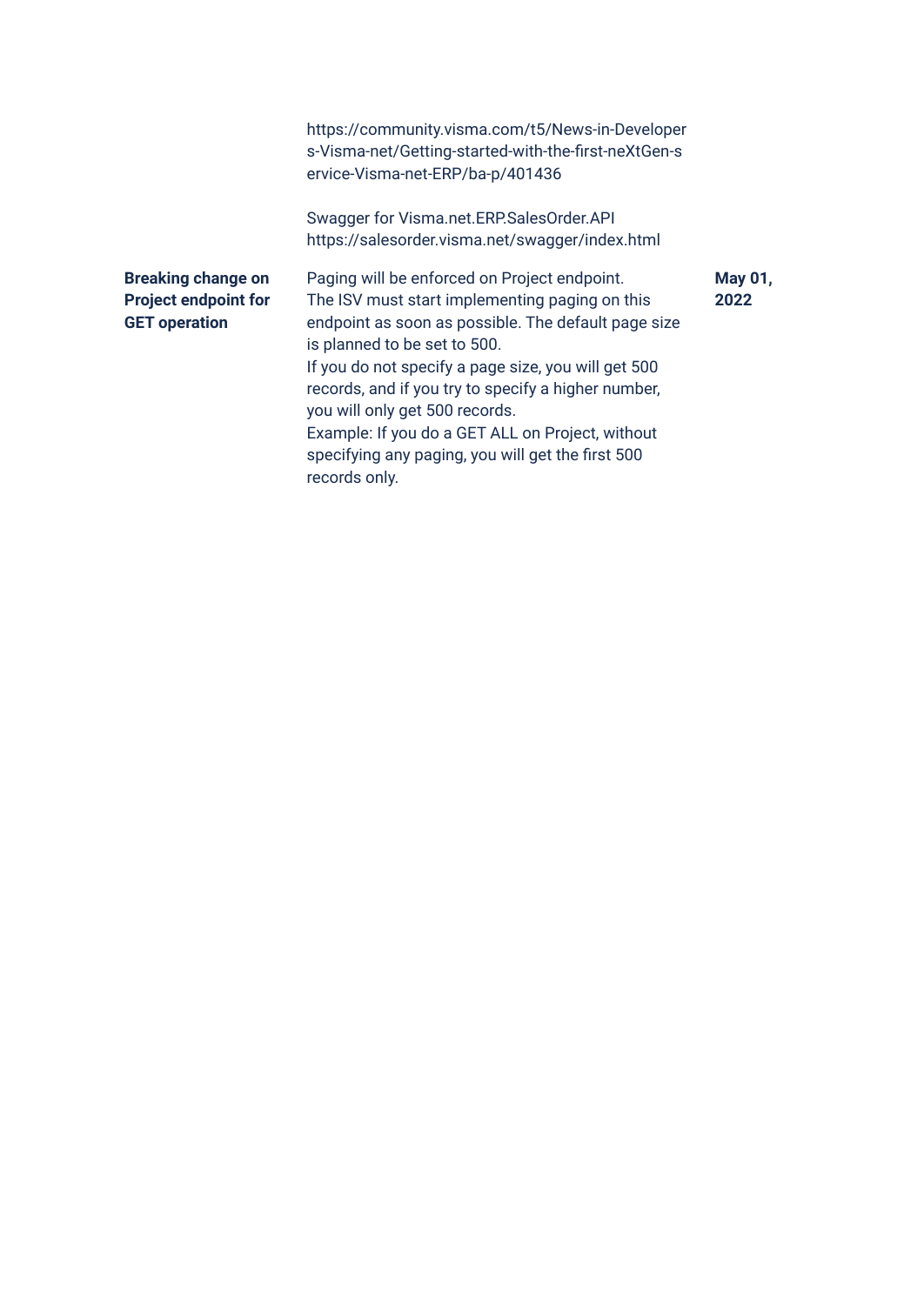### **P2P**

| <b>Release Notes.</b>                                                                                               | <b>Documentation</b>                                                                                                                                                                                                                                                                                                                                                                                                                                                                  |
|---------------------------------------------------------------------------------------------------------------------|---------------------------------------------------------------------------------------------------------------------------------------------------------------------------------------------------------------------------------------------------------------------------------------------------------------------------------------------------------------------------------------------------------------------------------------------------------------------------------------|
| <b>Improvements</b><br>to performance<br>when importing<br>purchase<br>invoice<br>documents                         | To enable better performance during import of purchase invoices,<br>some improvements have been made in the Purchase invoices<br>(AP301000) window.<br>This change will have affect to import by scenario (SM206036), and it<br>will from now on be able to import and process purchase invoice<br>documents with better performance and shorter times.                                                                                                                               |
|                                                                                                                     | Due to these changes, releasing purchase invoices when importing will<br>no longer be supported. You can release these documents in bulk in<br>the Release supplier documents (AP501000) window or individually in<br>the Purchase invoices (AP301000) window. If the import scenario is<br>currently using <action: release=""> for supplier documents, it needs to<br/>be replaced with <action: save=""> in the Manage import scenarios<br/>(SM206025) window.</action:></action:> |
| <b>Purchase</b><br>invoices' due<br>date<br>recalculated<br>from terms<br>after adding<br>purchase order<br>receipt | In previous versions, when a purchase order was added for an invoice<br>in the Purchase invoices (AP301000) window, the due date and pay<br>date were recalculated and updated following the terms.<br>From version 8.92.0, if the due date has been manually changed and<br>later purchase order receipt will be added, the system will not<br>recalculate the due date or update the payment date keeping the<br>values inserted by the user.                                       |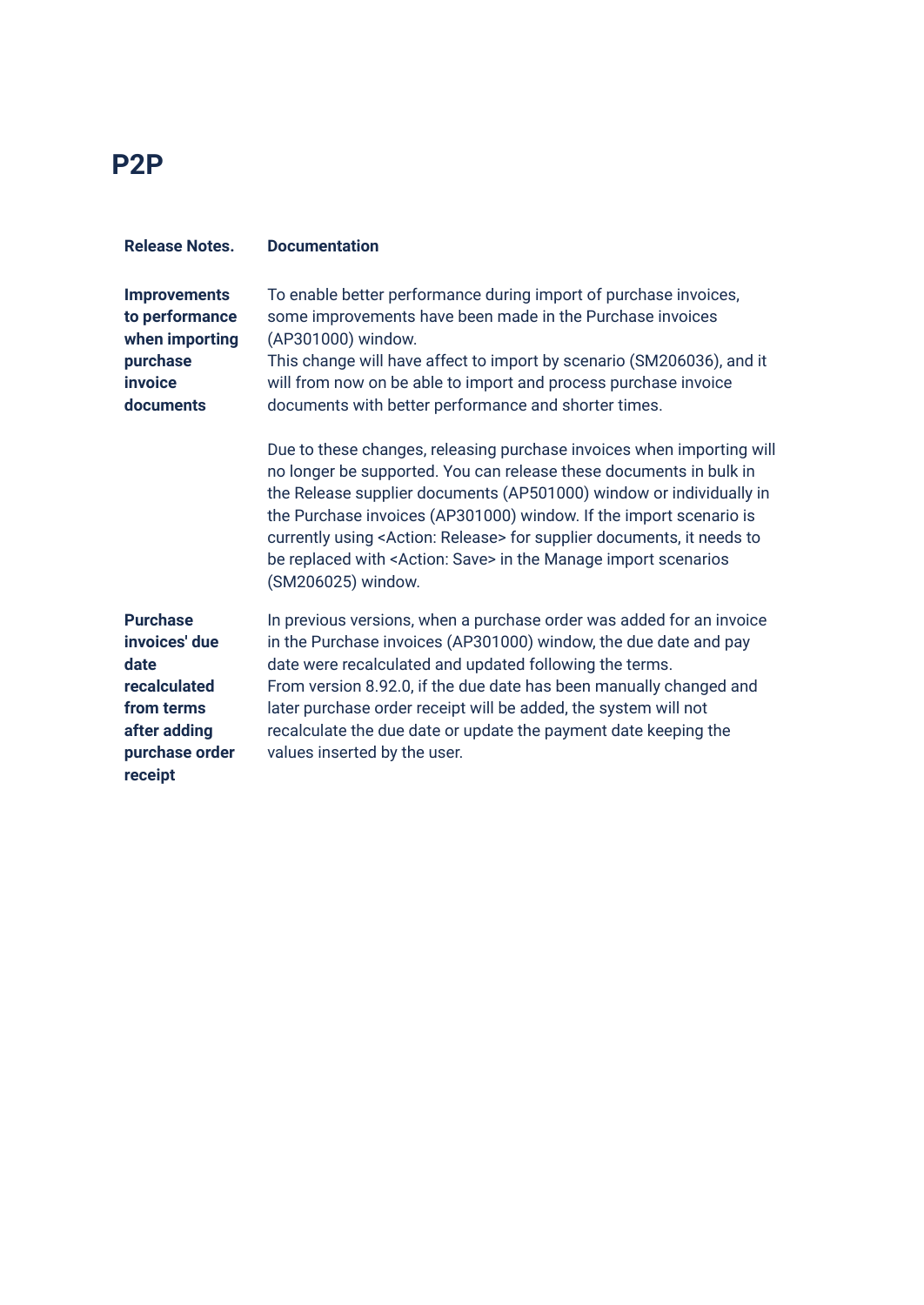### **O2C**

| <b>Release Notes.</b> | <b>Documentation</b>                                          |
|-----------------------|---------------------------------------------------------------|
|                       |                                                               |
| Unable to create      | Earlier, in some circumstances, it was not possible to create |
| shipments for RR      | shipments for RR orders. This has now been fixed.             |
| orders                |                                                               |

## **Accounting Core**

| <b>Release Notes.</b>                                                                       | <b>Documentation</b>                                                                                                                                                                                                                                                  |
|---------------------------------------------------------------------------------------------|-----------------------------------------------------------------------------------------------------------------------------------------------------------------------------------------------------------------------------------------------------------------------|
| "Skip headers" in<br>Import by scenario<br>window renamed to<br>"Include headers"           | The check box "Skip headers" in the Import by scenario<br>(SM206036) window has been renamed to "Include headers" to<br>accurately describe the functionality of the check box.                                                                                       |
| <b>Report status in</b><br><b>Process VAT report</b><br>not updated when<br>changing branch | Earlier, there was an error where the reporting status was not<br>updated when changing branch in the Process VAT report<br>(TX502000) window. This has now been fixed and the status for<br>the selected branch is not the first selected branch for the<br>company. |
| <b>Format of phone</b><br>number sent to<br><b>AutoReport for VAT</b><br>report             | The phone number sent to AutoReport for the VAT report is now<br>trimmed for spaces and charters to fit within the maximum<br>number of 14 characters. There is no warning if the phone number<br>is more than 14 numbers.                                            |
|                                                                                             | 020 - 123 45 678 will be 02012345678<br>+31 20 123 45 678 will be +312012345678                                                                                                                                                                                       |